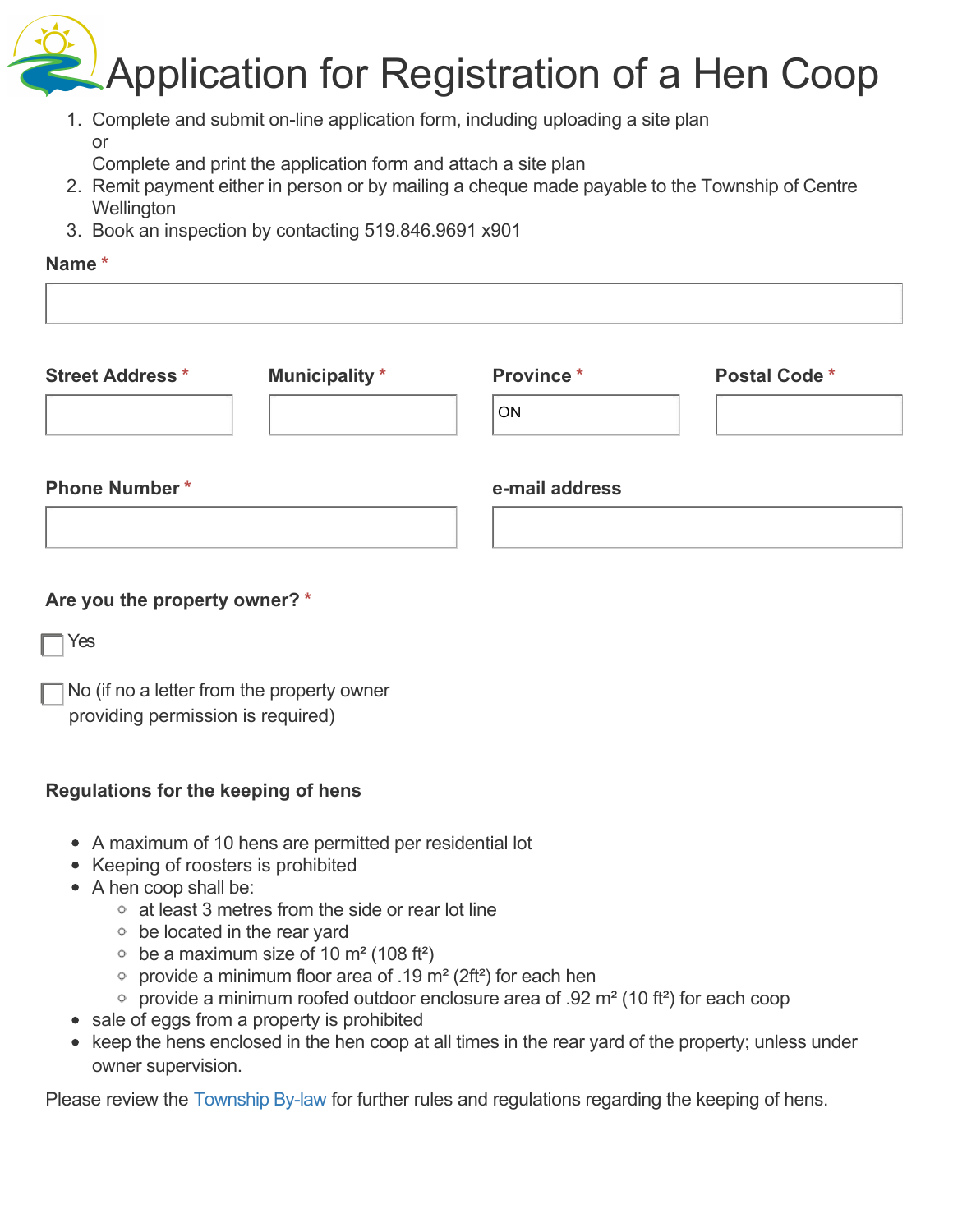---

**Include a copy of a site plan (hand drawn is acceptable)**

**I certify that the information provided on this application is true and correct to the best of my knowledge. I agree to comply with the regulations for the keeping of hens. Please sign name in box below.**